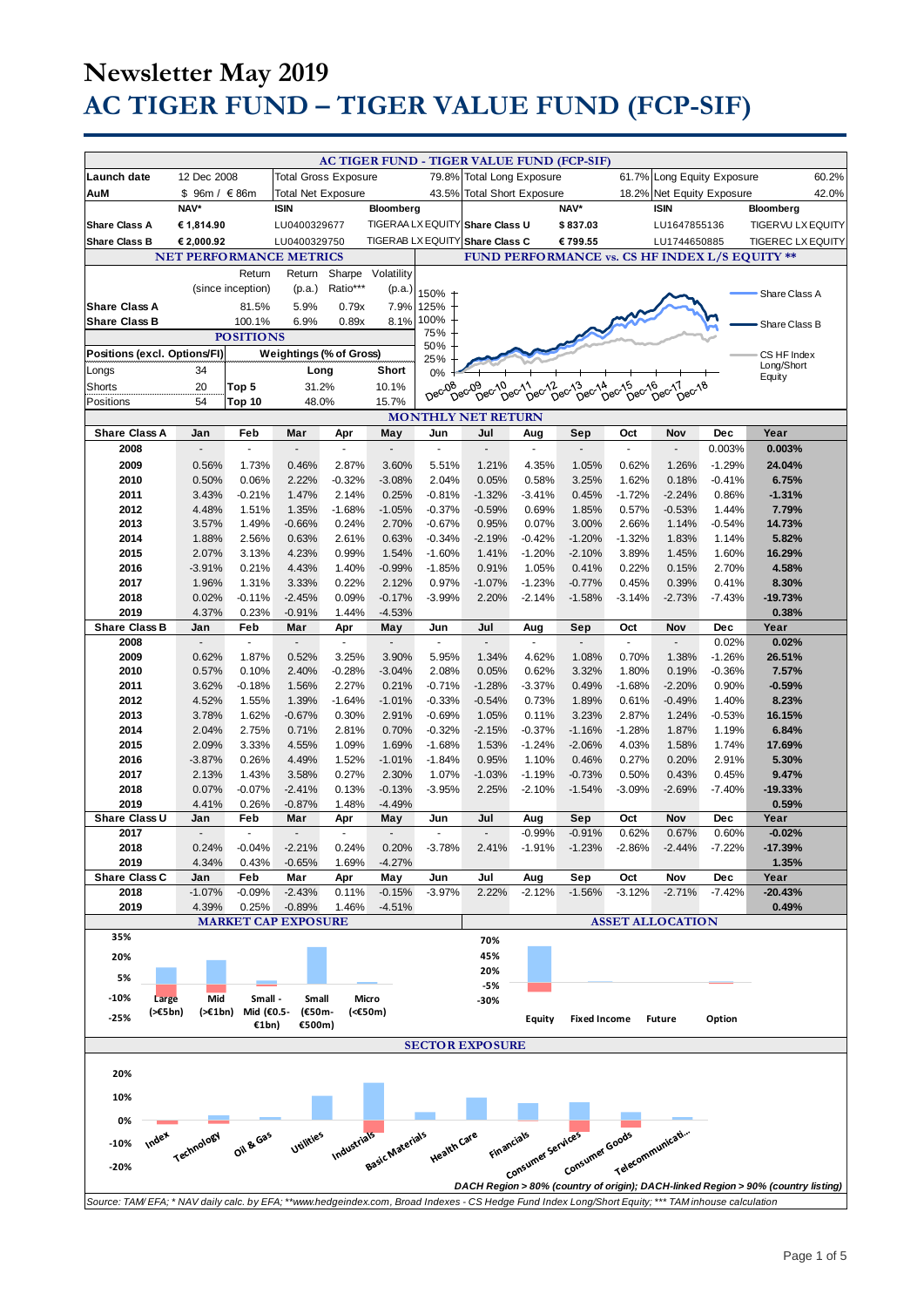## **Tiger Value Fund – May 2019**

### **O Returns: -4.53% (class A)/-4.49% (class B)/-4.27% (class U)**

In May, the Tiger Value Fund ("TVF") had a net return of -4.53% for share class A and -4.49% for share class B, making a cumulative net return of  $+0.38\%/+0.59\%$  for share class A and B for the yearto-date and  $+81.5\%/+100.1\%$  since inception (share class A/B). Our FX hedged USD share class U had a net return of -4.27% in May, making a cumulative net return of +1.35% for the year to date.

### **O Commentary: Growth in favor but will it last?**

In May, we kept the average net equity exposure in a range of around 30-45% closing at 42% at month end. While we have expanded our non-cyclical investments, we trimmed our cyclical net exposure to around 3% by end of May.

We had a tough month as we had significant drawdowns at many of our long positions even at companies which had positive news flow and even those which are less correlated to the overall economy. Currently, investors are equity predominantly chasing strong performing and expensive growth stocks and very few seem to be willing to invest in value stocks. The Growth/Value ratio (as defined by MSCI Europe Growth and MSCI Europe Value index) hit a fresh all-time-high in May with an astonishing 440bp outperformance by Growth for the month. Growth has now outperformed Value by 1000bp YTD (+14.1% vs. +3.9%). This ongoing trend further weighed on the performance of the Tiger Value Fund in May.

In our long book we only had EnergieKontor (+39bp) as a meaningful positive attributor. On the negative side we have a long list of underperforming companies. At some positions we started to buy too early and positive catalysts had nearly no impact on stock performance. Even Strabag declined despite a strong Q1 and a new mid-term profit margin target which is more than 20% above consensus.

In May, our detractors which burdened our performance include K+S (-58bp), TUI (-48bp), Ferratum (-48bp), Bayer (-39bp), Continental (-29bp), Fresenius Medical (-20bp), Sixt (-26bp), Andritz (-23bp), Hochtief (-20bp), Singulus (-17bp), König & Bauer (-14bp), Holidaycheck (-17bp), MLP (-16bp), PNE (-10bp) and Drillisch (-11bp).

K+S AG surprised positively on the Q1 reporting but the stock sold off in May on the back of potential potash capacity additions in 2022 which would burden the potash price. We believe that the company will increase its guidance in summer and has a lot of tailwind which should finally result into a good stock performance. TUI was a strong attributor last month but suffered in May due to the 737 Max grounding discussion and critical financial situation of its competitor Thomas Cook which actually should help TUI to enhance booking numbers. TUI is now trading at a 9% dividend yield and has the potential to gain further market share which makes it an attractive investment for us.

We are quite excited about the potential of our renewable energy investments in PNE Wind and EnergieKontor. Both companies develop and operate wind parks, i.e. don´t depend on any economic cycles. PNE and EnergieKontor will enter a growth phase with various positive catalysts over the coming quarters. PNE Wind which focuses on power development trades on 2-3x PER 2020 and below its expected net cash position 2020. EnergieKontor which generates roughly 50% of revenues from power generation trades on a double digit FCF yield and should double its operating profit via its project pipeline over the next two years. Given the strong structural growth prospects and low valuation both companies are potential targets for financial and strategic investors.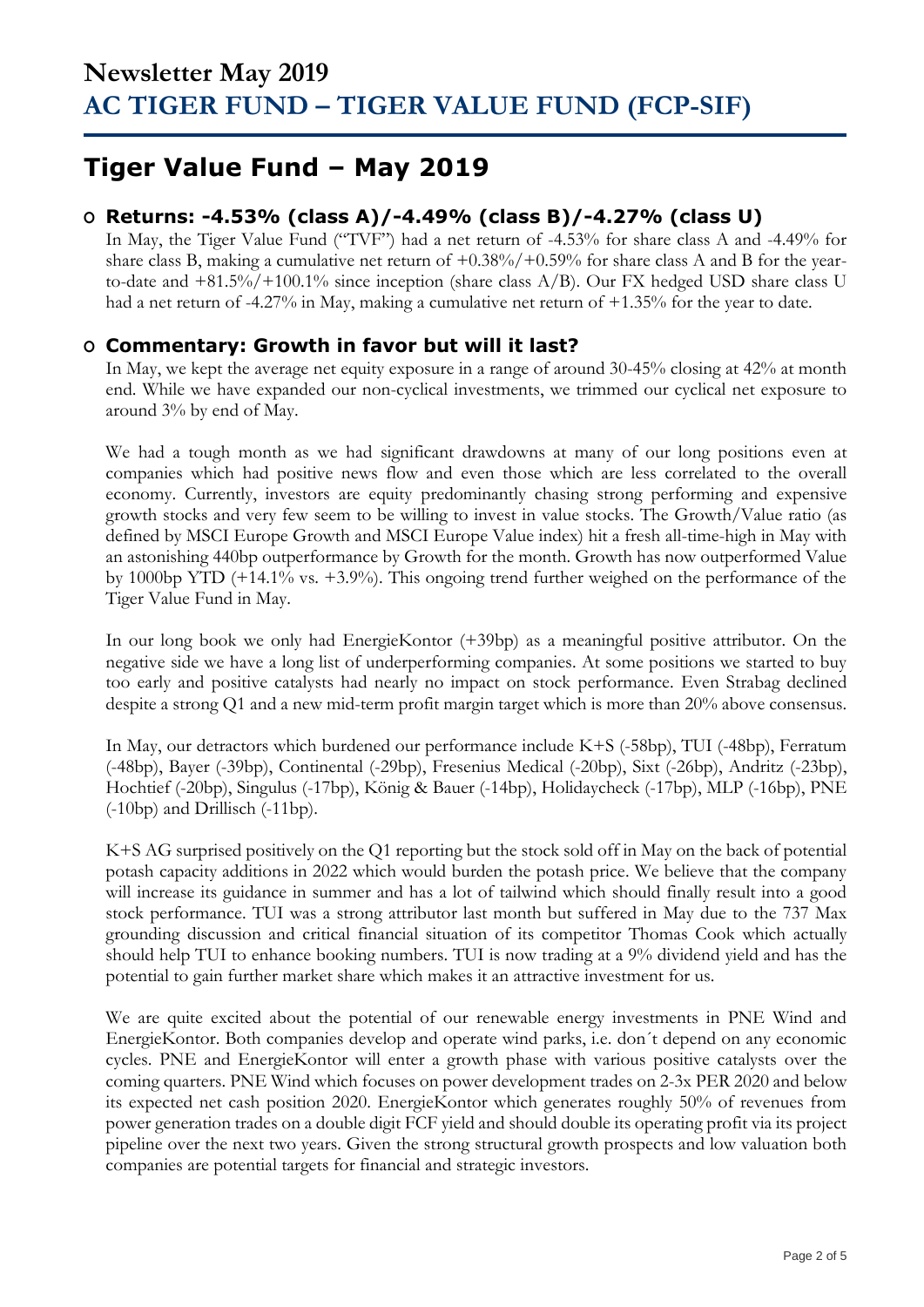In our short book we had several single shorts with positive attributions. Overall our single shorts added +103bp to our monthly performance while the net result of our index hedges was -3bp as in particular our Put options lost significant time value.

### **O Outlook: Rally asphyxiated**

As we eluded to in last month's newsletter, after a stellar performance YTD in 2019, we believed that the equity market rally was running into thin air. In May, equity markets clearly suffered from asphyxia with most equity indices down broadly -5% for the month.

The catalyst for the equity market decline was the breakdown in trade talks between US and China at the beginning of the month exacerbated by the Huawei ban. To make matters worse, President Trump also opened up another trade conflict with Mexico at the end of the month introducing 5% (increasing to 25%) import tariffs on Mexican goods by June 10. We remain deeply concerned about the erratic and worsening rhetoric from President Trump and its prolonged impact on the global economy. With the German 10 year bond yield now trading at fresh all-time lows (-0.2%) and the US yields curve inverted (US 10 year treasury yield - Federal Funds Rate is now -0.3%) the fixed income market is already pricing in a recession but a positive change in trade talks could immediately reverse the interest rate trend again.

We exited May with a slightly higher net equity exposure (42%) than in previous months as risk/reward improved for many of our longs after the recent sell off. As usual, individual long and short ideas will continue to be the main driver for our net exposure in the coming months and we maintain focused on value stocks that offer excellent risk/reward, many of which has underperformed the overall market so far in 2019. Inevitably, many of our value stocks will significantly outperform once the flight from value stocks reverses and our catalysts materialize over coming months and quarters.

### *The Tiger Value Fund Desk, 3rd June 2019*

 **Matthias Rutsch Marc Schädler Peter Irblad**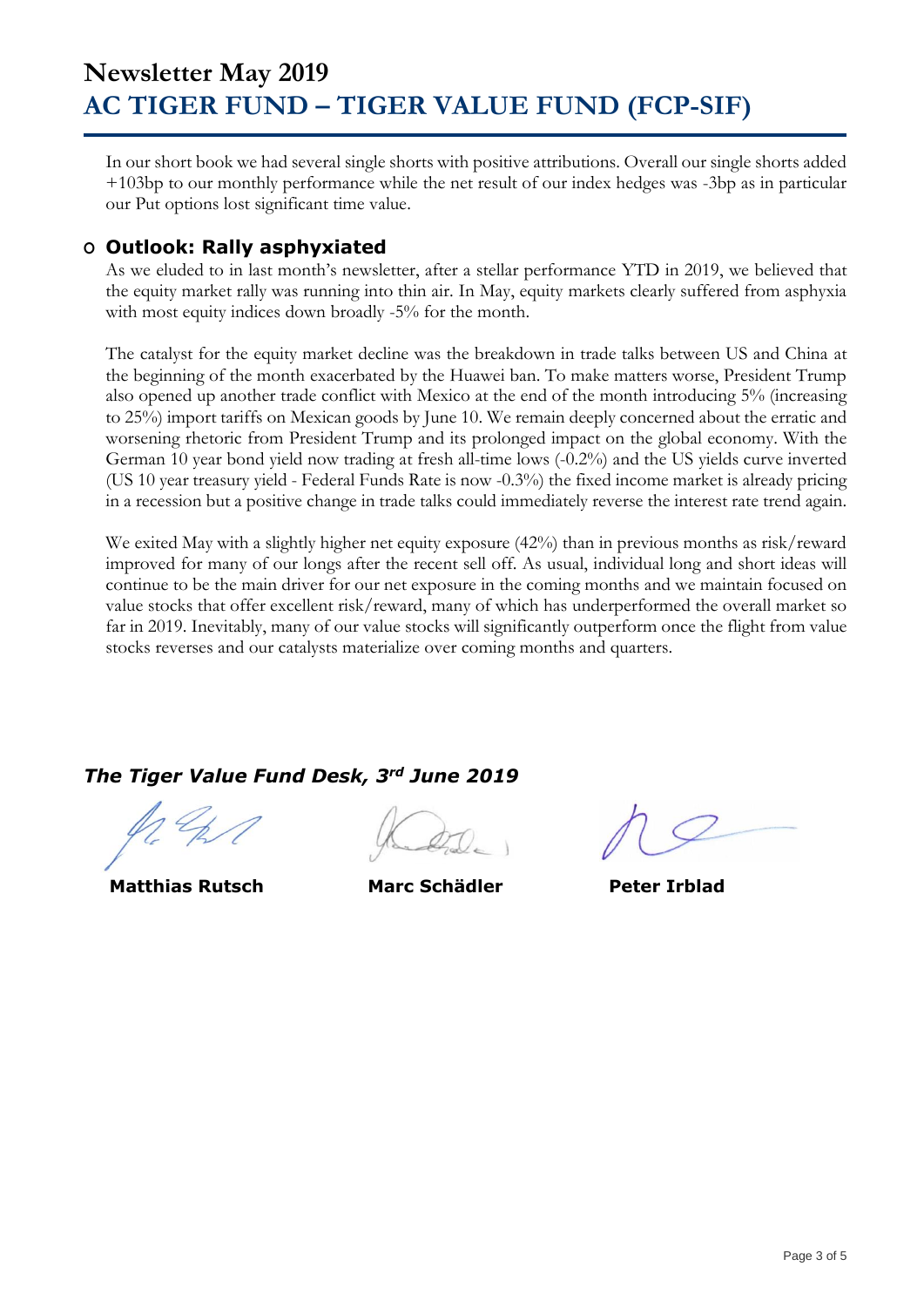#### **Objectives**

The objective is to identify undervalued companies with external catalysts and/or initiate pro-active measures to create shareholder value. The fund aims for a 5 year return of 10-15% p.a. with strong focus on capital preservation.

#### **Investment Strategy**

The Investment Advisor is a specialized fundamental European long/short equity investment manager. The investment philosophy is based on seeking out undervalued value creating companies where we see upcoming catalysts and/or value creation measures that could improve the intrinsic value of the company and drive shareholder returns. At the same time we seek to profit from identifying overvalued value destroying companies where the intrinsic value is continuously being eroded. For each position we perform a detailed analysis including a 360 degree research process and 10 point scoring system (further details are available in our DDQ of investor presentation). The managers foresee a direct dialog with the company as well as with other shareholders to support management to initiate value creating measures. Their partner network i.e. other shareholders, consultants, sector experts, media etc. will help to impact positive change.

The fund intends to engage in 20-40 long investments (excl. residual positions, options and fixed income) with a target net long exposure of around 20-50%. The geographic focus is likely to be Germany, Switzerland and Austria.

| <b>Fund Information</b>   |                             | <b>Fee Structure and Risk Management</b> |                        |  |  |  |
|---------------------------|-----------------------------|------------------------------------------|------------------------|--|--|--|
| Currency                  | EUR.                        | Admin/Custodian Fee                      | Up to 0.49%            |  |  |  |
| Legal Entity              | <b>FCP-SIF</b>              | Advisory (Mgmt) Fee                      |                        |  |  |  |
| <b>Fund Domicile</b>      | Luxembourg                  | Share Class A/U                          | 2.00%                  |  |  |  |
| <b>Fund Structure</b>     | Open-ended multi-class      | Share Class B                            | 1.50%                  |  |  |  |
|                           |                             | Share Class $C^{**}$                     | 1.75%                  |  |  |  |
| Style mandate             | Long/Short and Active Value | Performance Fee                          |                        |  |  |  |
| <b>Investment Minimum</b> |                             | Share Class A/U                          | 20%                    |  |  |  |
| Share Class A/U           | € 125,000 / US-\$ 125,000   | Share Class B/C                          | 15%                    |  |  |  |
| Share Class B/C           | € 5,000,000                 | Hurdle Rate                              | None                   |  |  |  |
| Sub. Frequency            | Monthly                     | High Water Mark                          | <b>Yes</b>             |  |  |  |
| Red. Frequency            | Monthly                     | Eligible Investors                       | See Issue Document     |  |  |  |
| <b>Redemption Notice</b>  |                             | Leverage                                 | Maximum 200% of NAV    |  |  |  |
| Share Class A/U           | 5 business days*            | <b>Fund Benchmark</b>                    | CS HF Index L/S Equity |  |  |  |
| Share Class B             | 6 months                    |                                          |                        |  |  |  |
| Share Class C             | 1 month                     |                                          |                        |  |  |  |

\*) The redemption notice has to be send to the Administrator five business days prior to month end (cut-off 5pm). Therefore the redemption term is monthly with a notice period of 5 days. Please see the offering document for further information. \*\*) max. 1.75%

Investors: Sales documents may not be forwarded to investors other than those who meet the 'experienced investor' requirements under the Law of 2007.

#### **Fund Advisor Details and Service Providers**

| <b>Management Company</b>     | Alceda Fund Management SA       |
|-------------------------------|---------------------------------|
| <b>Investment Advisor</b>     | Tiger Asset Management GmbH     |
| <b>Swiss Representative</b>   | <b>ACOLIN Fund Services AG</b>  |
| <b>Prime Broker/Custodian</b> | SEB AB / SEB SA                 |
| <b>Administrator</b>          | European Fund Administration SA |
| <b>Auditor</b>                | PriceWaterhouseCoopers          |